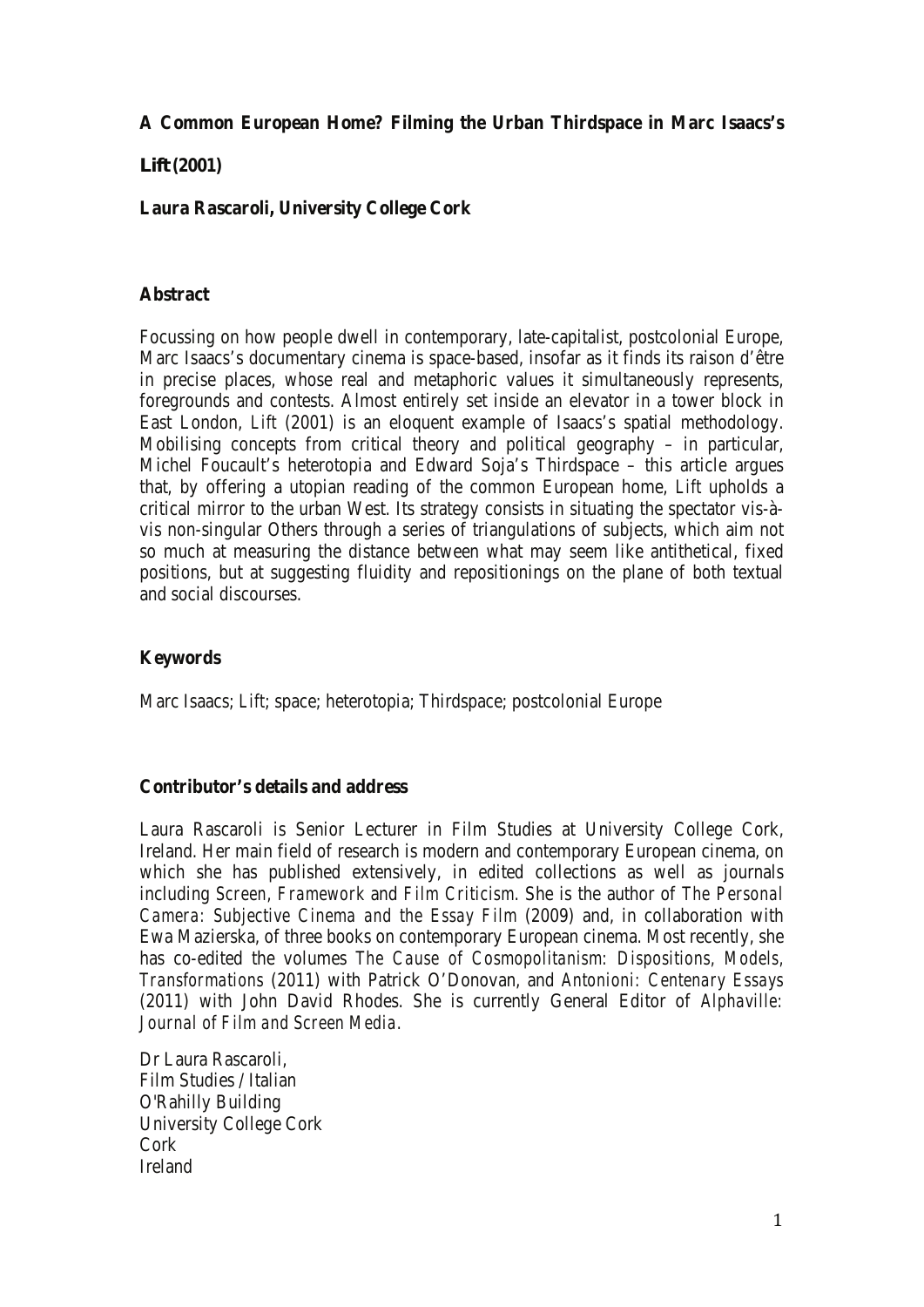**A Common European Home? Filming the Urban Thirdspace in Marc Isaacs's**  *Lift* **(2001)** 

**Laura Rascaroli, University College Cork** 

In any case I believe that the anxiety of our era has to do fundamentally with space, no doubt a great deal more than with time. Time probably appears to us only as one of the various distributive operations that are possible for the elements that are spread out in space. (Foucault 1986: 23)

phrase is also especially meaningful in the context of the filmic analysis that follows, which focuses on a building that is home to mixed community. $<sup>1</sup>$ </sup>

Marc Isaacs's 25-minute digital video documentary, *Lift* (UK 2001) is almost entirely set inside an elevator in a tower block in East London. The film's spatial, narrative and formal emphasis on such a constrained environment poses key questions on film as a discursive space, on documentary in its relationship both to discourse and to reality, and on the spatial capabilities of digital video, based on its features of lightness, portability, immediacy and intimacy. Rather than being limited by its totalising focus, *Lift* is opened by it to further readings, notably about the importance of space for our era; and, in particular, about spatial understandings of the postcolonial urban West and the common European home. I will adopt the latter expression, coined at the start of the 1980s by former Soviet president Mikhail Gorbachev (who used it in the sense of a commonwealth of sovereign and economically interdependent nations of the East and West), for its ability to capture the idea of the future European Union as an integral whole based on the cohabitation of a variety of peoples, economies, languages, traditions and cultures, and governed by principles such as democracy, the rule of law and the respect of human rights. The

3!

I propose to look at these aspects of *Lift* through the lens of two concepts in particular that originate from critical theory and political geography: Michel Foucault's heterotopia and Edward Soja's Thirdspace. The first was delineated in 'Des Espaces Autres', a lecture that Foucault gave in 1967 and that appeared posthumously in 1984 in the French journal *Architecture Mouvement Continuité*, and in English as 'Of Other Spaces' in *Diacritics* in 1986. The concept of Thirdspace was proposed by Soja in a book of the same title first published in 1996, which engages extensively both with Foucault's above-mentioned lecture and with Henri Lefebvre's *The Production of Space*, and which is in dialogue with postcolonial theorists such as Gayatri Chakravorty Spivak, bell hooks, Edward Said and Homi K. Bhabha.

As well as commenting on space in the complex and imbricated ways that I have started to outline above, *Lift* is also an exemplary text to begin to study Marc Isaacs's filmmaking practice, in the context of his growing documentary production and increasing international recognition, suggested by such indicators as the various prizes obtained by his films (including Grierson, Royal Television Society and BAFTA awards), a retrospective at the 2006 Lussas Documentary Film Festival, and the release of several of his films by Second Run  $DVD<sup>2</sup>$  Isaacs's documentary work focuses on how people dwell in contemporary, late-capitalist, postcolonial Europe, thus far with a particular focus on England. The topic is treated in a way that openly invites spatial readings of his films. His cinema is, indeed, space-based, insofar as it finds its raison d'être in precise places, which are at once real and metaphoric, and often give the title to his films. Examples are the trains in *Travellers* (2002); the steps outside a London Court in *Outside The Court* (2011); or entire quarters, villages and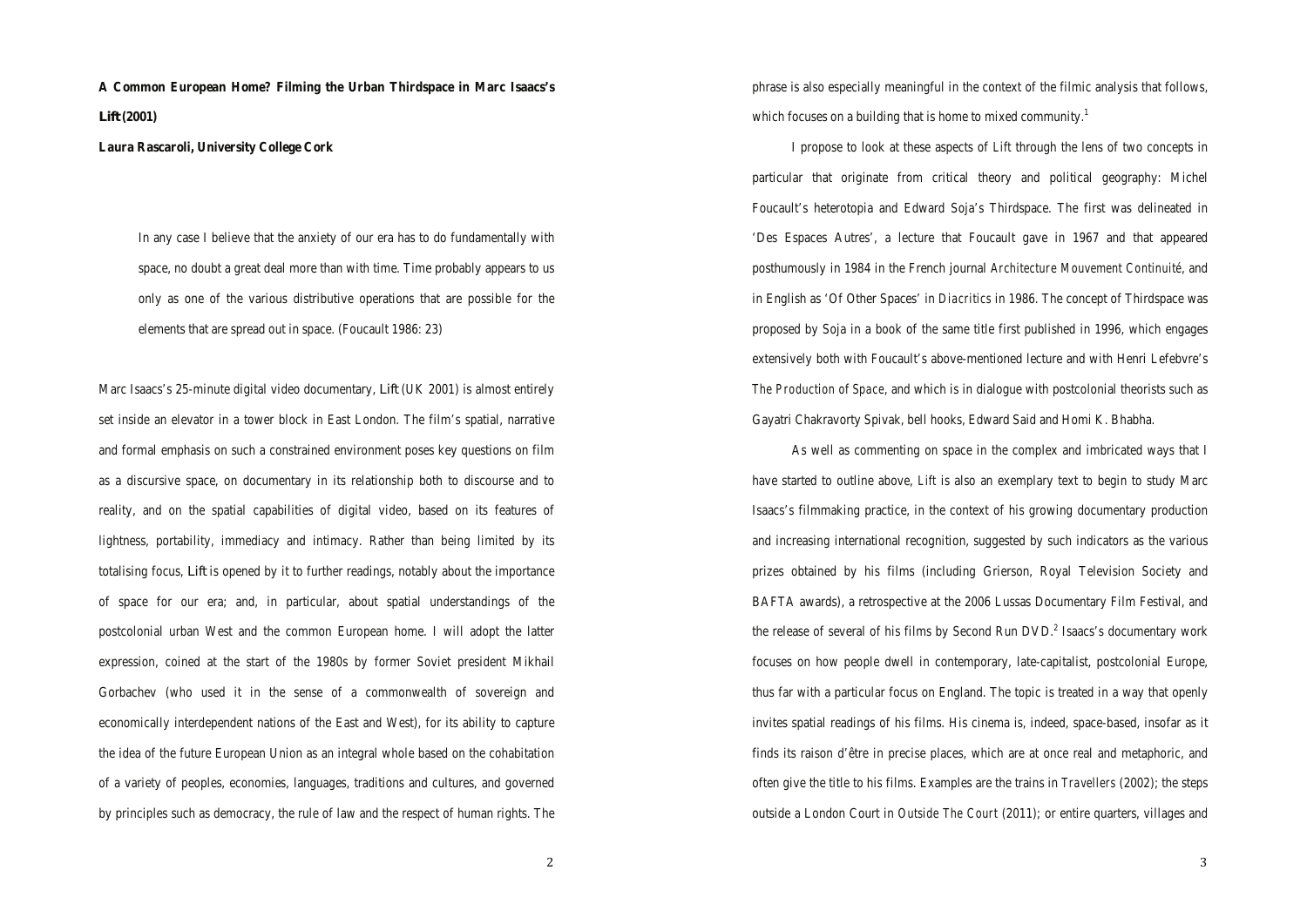towns such as the city of Calais in *Calais: The Last Border* (2003); a Cumbrian village in *Someday My Prince Will Come* (2005); a seaside Essex town in *The Curious World of Frinton-on-Sea* (2008); a suburb of East London in *All White in Barking* (2007); the historic core of London in *Men of the City* (2009); the A5 road in England and Wales in *The Road: A Story of Life and Death* (2013). In interviews, Isaacs has confirmed his awareness of the importance of space to his cinema: 'When I start a project, I am usually in a space that is suggestive, that has a certain meaning attached to it; and I am looking for characters within that space that can develop that idea' (Nightingale and Isaacs 2009).

Far from being strictly observational, Isaacs's method is based on the director's presence in situ and on his personal interaction with his social actors. His camera is not invisible, but sometimes appears in the frame, and is regularly addressed by the subjects via both gaze and speech; often, Isaacs's voice is heard asking questions from the off-screen; and his films convey an auteurist approach which eloquently foregrounds both style and apparatus. Most importantly, Isaacs's presence in the chosen spaces is the sine qua non of the making of his films. By 'being there', often for long periods of time, Isaacs functions as a reagent, eliciting increasingly intense, meaningful, even intimate responses from the subjects he films. Such responses are profoundly shaped by spatial concerns – both because they are revealing of how the subjects dwell in their habitats (flats, buildings, quarters, villages, cities) or exist in places of transit and passage (trains, borders, refugee camps, steps, lifts, roads); and because the films themselves are born of a clearly foregrounded interaction between filmmaker, space and social actor. This interaction shapes the chosen space in both real and imagined ways and is ultimately utopian, insofar as it generates something new.

5!

I will indeed argue that Isaacs creates filmic Thirdspaces. In his work on the Thirdspace, Soja aims to overcome binarisms through a strategy of 'thirding-as-Othering' and, ultimately, to encourage a different way of thinking about space and spatiality. He defines Thirdspace, which is simultaneously real and imagined, as a space of extraordinary openness, a place of critical exchange, which constantly expands to include an Other, thus enabling the contestation and renegotiation of socio-geographical boundaries and cultural identities (Soja 1996: 5-6). Isaacs's approach is similarly based on constantly shifting triangulations of subjects, which aim not so much at measuring the distance between what may seem like contrasting and fixed positions, but at suggesting fluidity and possible repositionings on the social plane.

In his analysis of *Calais: The Last Border*, one of the few scholarly engagements with Isaacs's cinema to have been published to date, S.M. Dasgupta argues, quoting Jacques Rancière, that this film 'questions the contemporary form of European "community", and produces forms of visibility that interrupt the falsely unified and simplified figure of otherness that shores it up' (Dasgupta 2008: 191). Isaacs's filmic work, indeed, is often concerned with otherness and issues of multiculturalism, multi-ethnic cohabitation, identity and class. While foregrounding these matters, Isaacs's films produce spatial reconfigurations of the relationships between subjects. In *Calais: The Last Border*, according to Dasgupta, this is mainly achieved through a pluralization of the singular Other, through displacements/disjunctions of meaning, and through filmmaking as a way of making visible subjects who occupy a lowly status in both social and artistic hierarchies: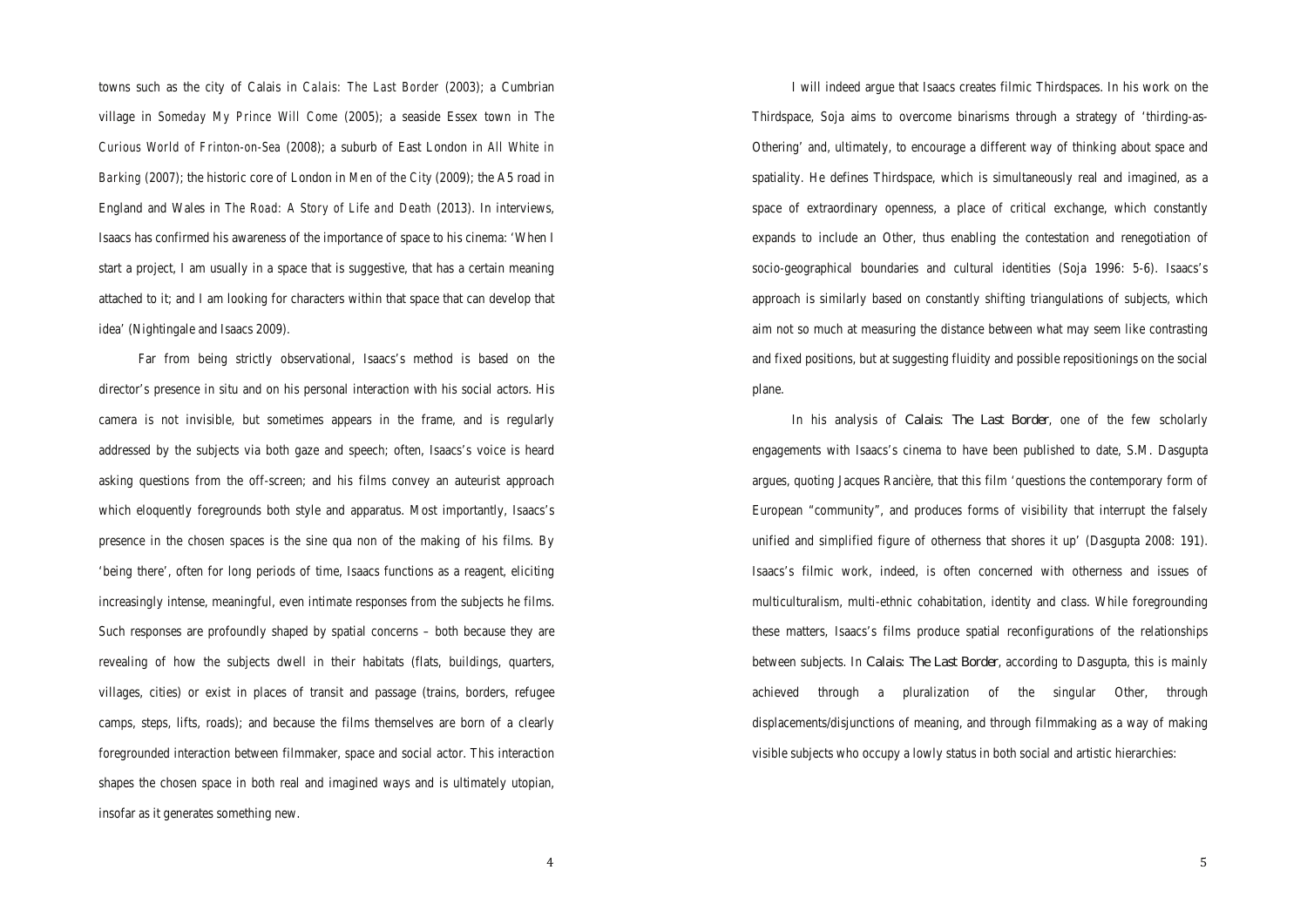Through the everyday, though not ordinary, details of the people living in Calais, the symptoms of a social order that constructs a violent and 'proper' distribution of spaces – nation-state, border, camp – are given visibility. The film's disjunctive threading of dialogue and imagery, both specific to the medium, has a political stake in that it disturbs the meaning of the designation 'migrant' by both pluralising the term across different individuals, and by establishing relationships between them and us through its configuring of space and time into alternative constellations (Dasgupta 2008: 190).

Dasgupta here rightly attracts attention to the role of the medium in Isaacs's work on spatial and social relationships. The reconfigurations of human space achieved by Isaacs are, indeed, utterly filmic.

#### **Foucault's Heterotopia and** *Lift***'s Spatial Practice**

Isaacs's spatial methodology is probably nowhere as clear as in *Lift*, his directorial debut. *Lift*, as already mentioned, is almost entirely set in an elevator in a tower building in East London, in which the filmmaker spent about ten weeks, standing sometimes for entire days, and talking for a couple of minutes at a time to the residents travelling up and down, from their floors to the ground floor and vice versa (Nightingale and Isaacs 2009). Due to the perfectly circumscribed dimensions of the setting, the film is based on an extraordinarily enhanced sense of Aristotelian unity of space. The camera is almost always inside the elevator, or so it feels; the exceptions, which in fact are not so rare, are the fifteen shots of the shaft in which the elevator runs, or of the elevator's reeling cables. These images, arguably, are mostly there to

7!

remind us of the fact that the lift is a moving place; a place not only of transit, but that is itself in transit. Because what we are shown is still part of the elevator, however, these shots do not truly take us out of it, and do not break up the unity of space. Similarly, a couple of shots show us the inside of the elevator from the outside (in one, we see the filmmaker through a glass pane). The true exception and deviation from the norm is constituted by the only three shots of the tower building at the beginning, middle and end of the film, each of which is framed from below, against the sky, twice at night and once in daylight. Because of the low camera angle, however, the building is isolated from its context, and looks more like the involucrum of the lift than as something that is part of the urban fabric – although, of course, it is also suggestive of it. In brief, even these exterior shots do not significantly disrupt the focus of the film on its single, and confined, setting, but they do remind us that its space is an urban space.

The sense of a unity of time and action is somewhat less strong, as it is clear from the conversations with the passengers that the meetings have happened over days and even weeks. Yet, because most indicators of the passing of time are absent (due to the lack of natural light as well as of linking shots intimating intervals and gaps), and because the conversations between Isaacs and the residents always resume from where they previously stopped, an effect of unity of time and action is indeed achieved. Furthermore, and most importantly, the three shots of the building from the outside suggest a progression from night-time to morning, as if the events of the film took place over one night. Such unity is entirely the result of montage work, which combines different moments in time to suggest continuity and coherence.<sup>3</sup> The result is a highly intense and compact filmic piece, characterized by a strong narrative, visual and atmospheric concentration. The narrowness of space, further highlighted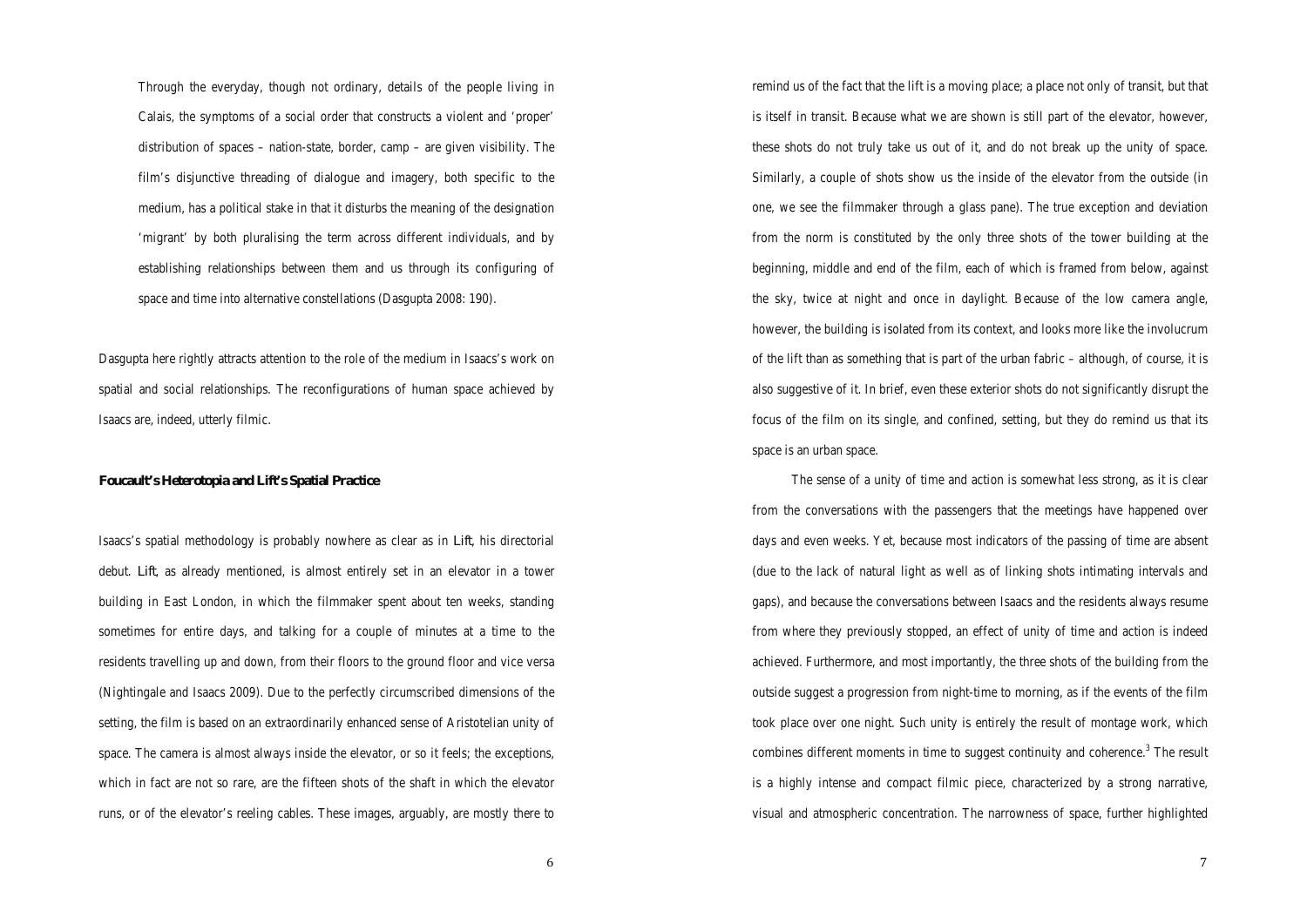by the presence of the filmmaker, makes the passengers uncomfortable or, alternatively, favours intimacy; the film capitalizes on its self-imposed physical constraints, which become the generating principle of both narrative and style.

Lift the film is born of the actual East London lift that, arguably, works at multiple metaphorical levels. Firstly, it encapsulates all lifts – odd non-places, confined spaces of transit, which seem to exceed their specific function of people carriers to produce a peculiar and not always comfortable experience of space. Secondly, because of the variety of passengers we encounter in it, the tower-block lift can be said to work as a metaphor of the city and, indeed, of spaces of increasingly larger scale: East London; London; postcolonial Europe; the urban West. At the same time as being metaphorical, however, this lift also offers itself as an actual place, where specific people are met and, as such, it is irreducible and, of course, nonfictional.

In this lift, indeed, we meet a series of social actors all of whom – some shy, some outgoing, some keen to talk, others afraid of the camera – have a story to tell, and are memorable for something they say or do. Among them are Lilli, an outspoken elderly woman with a dry sense of humour who moved to the block twenty-six years before; a religious sister who appears embarrassed by a question about love; a young Italian man who works for Starbucks and lives in London 'for the money'; a black man who lost both his parents in childhood, and suffered from paranoid schizophrenia as a consequence; an old man with a heart condition; a single, white Englishman in the process of changing jobs, who is very keen to socialize; an old man who is trying to quit drinking; two little girls who giggle and smile at the camera; a man who keeps offering food to Isaacs; a black boy who comes to the building to visit his girlfriend even after breaking up with her; and many others.

9!

At the start of the film, we find ourselves in the shaft of the elevator, and travel forward through the tunnel, while hearing muffled voices and noises ostensibly coming from the outside – from the building, the floors, the flats. This sequence establishes that the shaft is like the insides of the building, which we go through almost as in an act of being born and, indeed, the first sound we hear after the cabin is set in motion is a baby's cry. This organic metaphor at the film's inception intimates that we think of the spaces that will be shown to us not in literal or purely documentary terms, but in multiple ways – and it certainly emphasizes the spatial singularity of the lift.

 The concept of heterotopia as described by Foucault in 'Of Other Spaces' may be fruitfully brought to bear on such a singularity. It is useful to start from Foucault's claim that inviolable spatial oppositions that have to do with the 'hidden presence of the sacred' in our society still govern our lives:

These are oppositions that we regard as simple givens: for example between private space and public space, between family space and social space, between cultural space and useful space, between the space of leisure and that of work. (Foucault 1986: 23)

With respect to these binaries, elevators appear excluded from a straightforward categorization of spaces. It is in this sense, first of all, that elevators may be seen to be heterotopias: because they merge two opposite types of space – the private and the public, the familial and the social space. Once the doors are closed and we are inside a lift, in fact, we generally tend to feel alone with ourselves, protected from other people's gazes and, thus, in a private mode – although one is always aware of the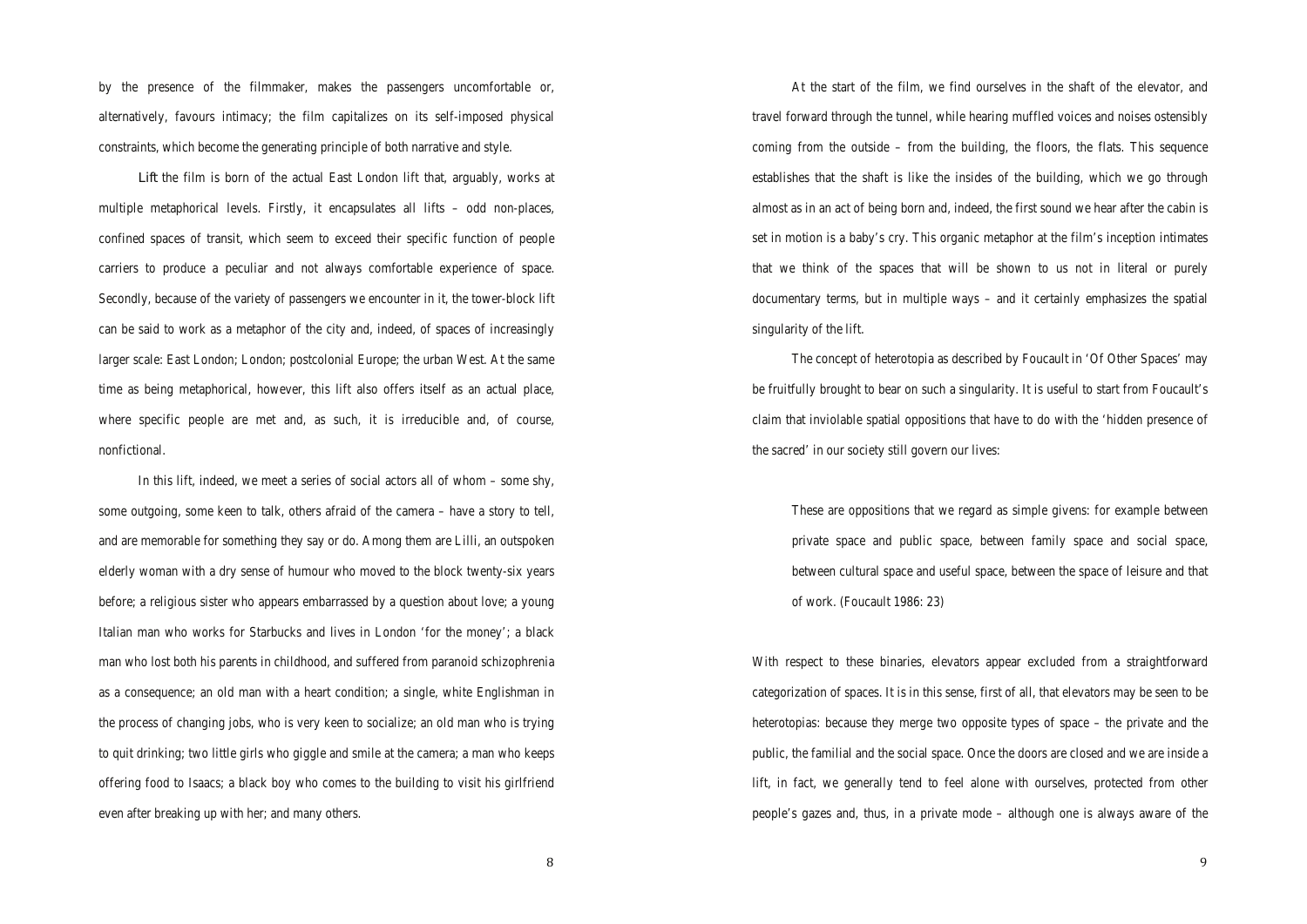potentially social dimension of the lift. For instance, if the lift, as often happens, contains a mirror, usually to create the impression of a larger space (or perhaps because the mirror, as Foucault clarifies, is a heterotopia, and thus suits the heterotopic space of the elevator), we check our appearance one more time in it, before stepping out and into the social space. I would go even further and suggest that lifts provide an experience of spatial isolation and suspension of time that detaches us from the demands of social reality, and that induces a private and inward-looking mode of feeling and thinking.<sup>4</sup> Incidentally, it is perhaps in this key that we should read Isaacs's comment, provided in the same interview quoted above, that in order to make his film it felt important to him 'even to just being in that space, because it is thorough being there, you know, dreaming in that metal box, that the film took on a life of its own – through that kind of imagining and dreaming up the possibilities' (Nightingale and Isaacs 2009).

When we must share a lift with another passenger, then, we may feel slightly uneasy, arguably because their presence is experienced as an intrusion, which emphasizes the conflict between the private and public dimensions of the elevator. Lifts, furthermore, not only merge two opposite types of space, but are also places of transit and in transit, which allow us to go from the private space of the home to the public space of the city, and from the family space to the social space. Thus, they are heterotopias in the sense of a separate space, whose functions are different or even opposite to those of the space in which it is found. While the tower building provides abode, fixity, separation and privacy, the elevator is based on transit, mobility, cohabitation and social interaction. Hence, the lift makes thoroughly evident the border between private and public – by foregrounding, challenging and collapsing it. This border is all-important not only in the definition of the spaces of individual

11!

identities, but also of national and supranational ones. In the common European home (or its nemesis, Fortress Europe), the private/public divide may also be conceived of in terms of border control; what is public for some is private with respect to others.

 These ideas are explored by Isaacs's film in multiple ways; and, firstly, via the presence of the filmmaker in the cabin, which is an intrusion in the private space of those who feel they own the lift – an intrusion with which the residents must deal each time they step into the elevator and find Isaacs in it. Some of them, indeed, hesitate to get in; some walk away. Once, a drunk resident does not allow Isaacs to step into the elevator, banning him from it.

In 'Of Other Spaces', Foucault talks of the importance of the act of entering heterotopias, an act that is sometimes compulsory (as in the case of barracks and prisons) and sometimes requires a rite of purification (Foucault 1986: 26). His analysis ultimately attracts attention to the threshold of the heterotopia and to the heterotopia as limen, to use the terminology of anthropological theories of ritual, such as those of Arnold van Gennep (2004) and Victor Turner (1995). The liminality of the lift and of the experience of the lift are fully captured in a sequence of the film in which a veiled young woman is forced to share the confined space of the elevator with a drunken man. The girl hesitates to step in, and then tries to create some room between her and the man, by placing herself between him and the camera, thus keeping him in her field of vision. Once the man steps out of the elevator, the woman pauses on its limen, with a gesture that marks the lift once again as a safe, private space, and that almost aims at purifying it. When she turns and sees the camera, however, she is horrified at the sudden realization that the re-sacralized, safe space of the lift was all along violated by the filming lens; that she was in turn the object of somebody else's gaze. It is as if she saw herself in a mirror (indeed, the camera is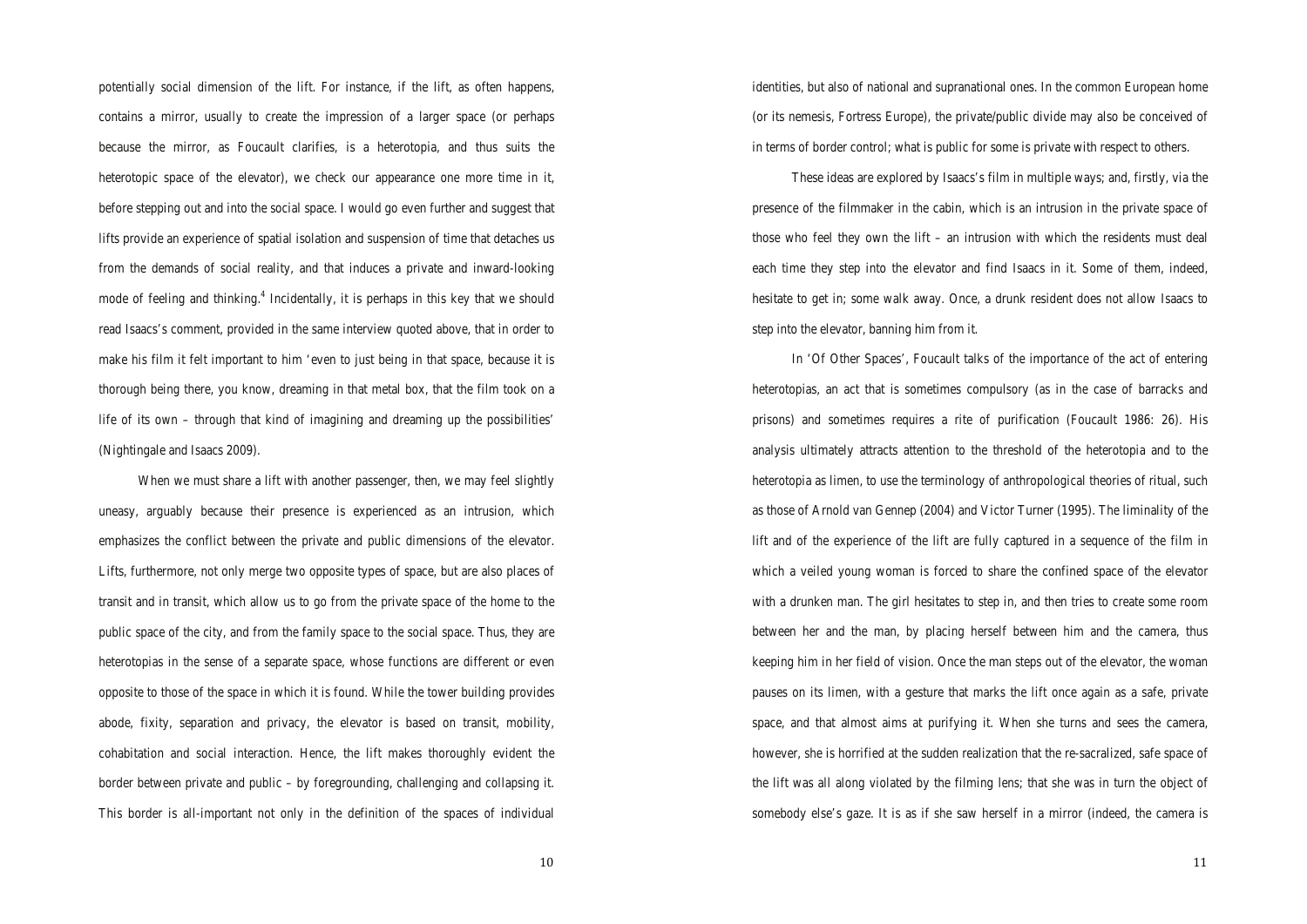literally in the place of the mirror, which we can see in a couple of shots, but which is normally invisible precisely because it is behind the camera); and it is as if she experienced the displacement of her Self in the heterotopian space of the mirror, which, according to Foucault (who here echoes Lacan), 'exerts a sort of counteraction on the position that I occupy. From the standpoint of the mirror I discover my absence from the place where I am since I see myself over there' (Foucault 1986: 24). More in detail, for Foucault:

The mirror functions as a heterotopia in this respect: it makes this place that I occupy at the moment when I look at myself in the glass at once absolutely real, connected with all the space that surrounds it, and absolutely unreal, since in order to be perceived it has to pass through this virtual point which is over there (Foucault 1986: 24).

Most of all, the young woman's reaction comes across as her surprise at seeing us, the spectators, looking back at her; as if, instead of reflecting her image, the mirror reflected the image of the spectator; as if the eyes of the spectator and those of the social actor met in the heterotopian space of the mirror of the film screen. At this moment, the apparatus is foregrounded, and the nature of the filmic image as reflection becomes glaring. Furthermore, the 'fourth wall' is shattered, and we look at ourselves on the screen, through the eyes of the Other.

When introducing his third principle of heterotopias, which are 'capable of juxtaposing in a single real place several spaces, several sites that are in themselves incompatible' (Foucault 1986: 25), Foucault uses the example of the cinema, suggesting that this is 'a very odd rectangular room, at the end of which, on a two-

13!

dimensional screen, one sees the projection of a three-dimensional space' (25). Although we do not always experience films in cinema theatres anymore, the screen – any screen on which we watch a film  $-$  is a heterotopian space, one that is simultaneously real and fantasmatic, and within which a two-dimensional space and a three-dimensional one paradoxically coexist. What most interests me here of the idea of the cinema as heterotopia, however, is that which makes it similar to a Persian garden or carpet, as described by Foucault; that is to say, the fact that it brings together different and even contradictory spaces in a way that makes it look like a microcosm.

The microcosmic feature of the cinema is intensely emphasized in *Lift*, because of its above-described unity of space. In this sense, Isaacs's lift can be said to be a heterotopia for it contains the representatives of multiple cultures, places, ethnic groups, ages, genders and religions, thus becoming a microcosmic rendition of London, of postcolonial Europe and of the global suburbs. In the lift, we encounter all sorts: those who were born in England and those who come from faraway places; first and second generation residents; short-time economic migrants and people who permanently relocated; old and young; atheists and religious; healthy and ill; single and married; drunk and abstemious; workers and old-age pensioners. The sheer complexity of the human and social composition of the tower building is also made evident in the dialogues, for instance when two of the elderly residents discuss how few white people now remain in the building. A sense of the uneasy cohabitation of ethnic groups and of an evolution of the urban environment that is read in pejorative terms is on occasion suggested by long-time residents – like Lilli, who says that, when she first moved to the block twenty-six years before, she found it was paradise, and then proceeds to complain about the current degeneration. Once we even see Lilli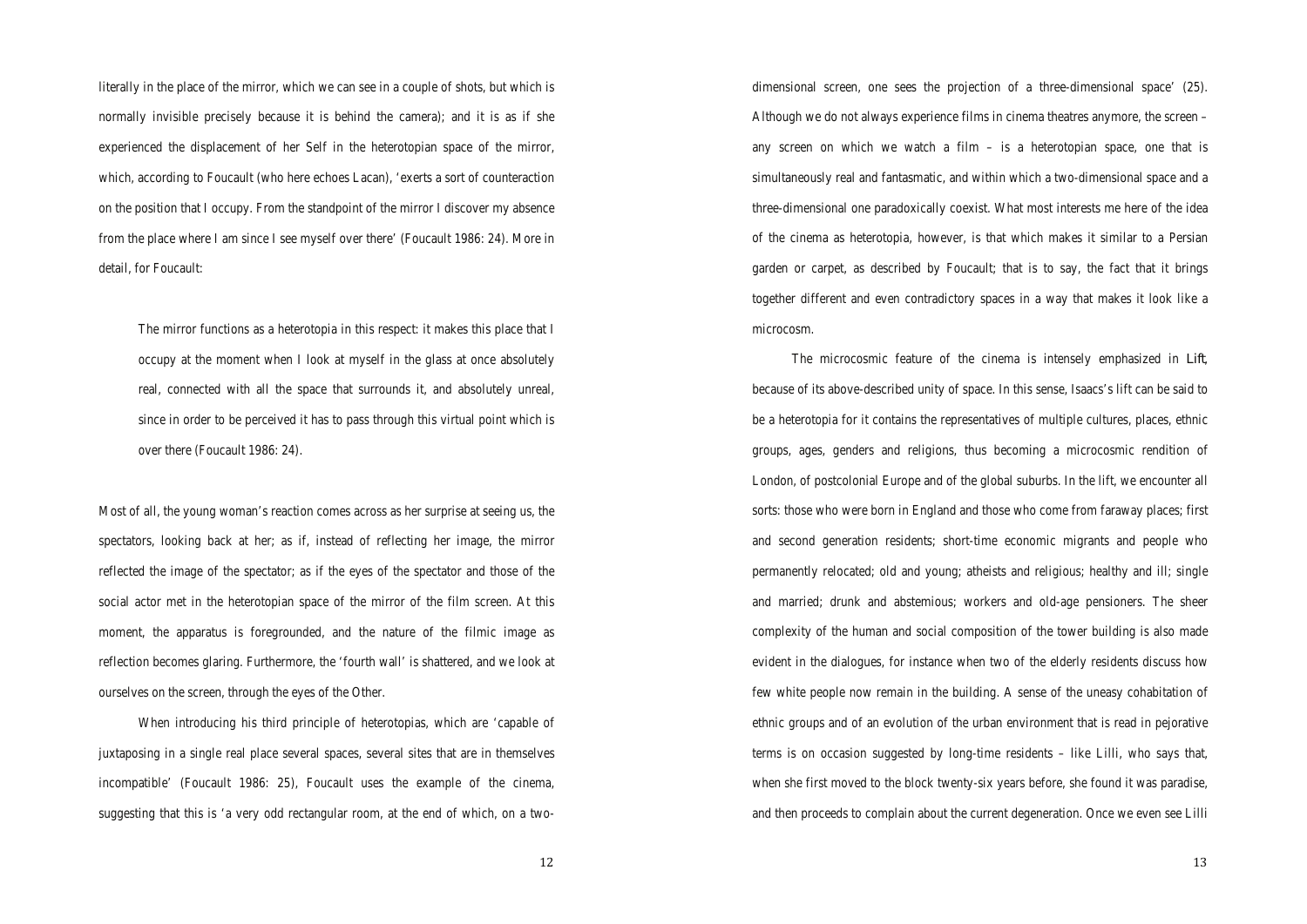preventing a Southeast-Asian man from stepping onto the elevator, a scene which, in spite her gesture was ostensibly done in jest, again emphasizes the lift as limen, and suggests the long-term white resident's desire to protect her space from the invasion of the ethnic Other.

#### **Utopianly We Dwell**

This microcosmic rendition of the urban West, and of London and East London in particular, points at themes of forced cohabitation, of the increased heterogeneity of the social fabric, of religious divides, and of contrasting cultural values and conceptions of life, which are consistent with much literature on postcolonial Europe, and which presuppose other related and controversial features of contemporary urban living in the West – including racism, prejudice, social conflict, fear, violence and segregation. However, while gesturing towards these themes, Isaacs's film is not contented to simply repeat and reconfirm them; quite the opposite, it somewhat subverts them, leading to a counter-reading of London.

 This lift, in fact, is not just an actual place in East London, filmed by Isaacs's nonfictional camera as a piece of the broader urban reality it directly represents and reflects. It is also, and primarily, a filmic and a discursive space, something that Isaacs clearly highlights; it is not by chance, indeed, that the title of the film and the space it represents are one and the same, as if the director wanted to emphasize the constructedness of the space and point at the complexity of the relationship between nonfiction cinema and reality. I have already discussed some of the ways in which Isaacs constructs the space filmically, through framing and post-production intervention on both the visual and the sound tracks; now, I want to return to my prior

15!

discussion of the filmmaker's presence in the lift, and how it affects the film as a discursive space.

 Here, Soja is most useful with his reading of Thirdspaces as both real and imagined spaces, as spaces of a recombinatorial and radically open critical practice based on a binary-defying strategy of 'thirding-as-Othering'. I want to see Soja's Thirdspace in combination with Foucault's idea not only of heterotopia as a countersite, but also of a critical science that he names 'heterotopology', and describes as a 'sort of simultaneously mythic and real contestation of the space in which we live' (24). These ideas go in the direction of a merger of real, critical and representational spaces; a merger that, I argue, takes place exemplarily in Isaacs's *Lift*.

To say that elevators are heterotopic spaces means to see them as simultaneously real and imagined sites, which both represent and invert the site that contains them, i.e. the building – because this is precisely the function of heterotopias according to Foucault (22). As already mentioned, if the relationship of the building to the city is based on the binaries private/social, familial/public, static/dynamic, the lift collapses these divisions and proposes an other, third space, which is all these things simultaneously. It is of interest that high-rise buildings were made possible precisely by the invention of the elevator; thus, the elevator is intrinsic to the tower block, makes it possible, represents it and, even, epitomizes it. While in the United Kingdom some former council high-rise buildings are becoming popular again, especially with young professionals, for the views they offer and their desirable location, in general and since the post-war era tower buildings have tended to be perceived as undesirable low-cost housing. Indeed, they are associated with, and encapsulate, a certain form of working-class living and social housing, characterized by unappealing features such as decay and design faults, overcrowding, security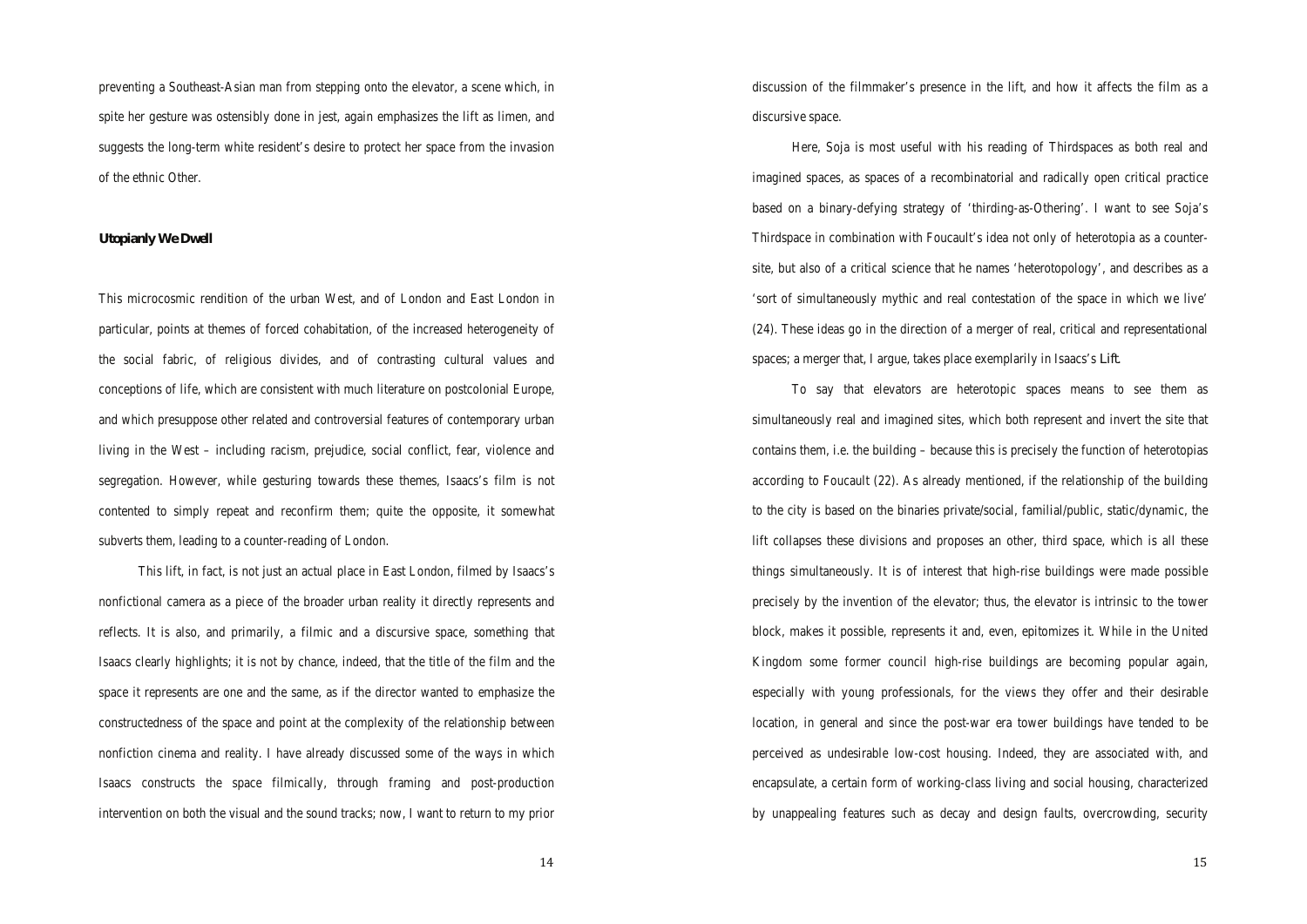issues, criminality, dereliction of common areas, urban blight, isolation, alienation, alcoholism, drug abuse and drug dealing, and a missing sense of community. Lifts themselves are part and parcel of this image; as Anne Power writes with reference to the post-war era, in fact, '[a]part from frequent break-downs, communal lifts were a source of fear for people travelling alone' (Power 1987: 143) – as well as often being unappealingly defaced and malodorous environments.

Yet, while these ideas are clearly gestured towards and put in circulation by Isaacs in *Lift*, they are at the same time inverted and contested by the film. The film's strategy could be usefully described through Soja's formula of 'thirding-as-Othering'. Instead of only admitting two positions, in fact, the space of the lift is always opened to an Other. As in *Calais: The Last Border* Isaacs adopted the strategy of pluralising the term 'migrant' across different individuals – as noted by Dasgupta (2008: 190) – here he pluralizes the Other, and does not allow for the emergence of fixed binaries. Isaacs triangulates subjects, including himself, thus constantly shifting and questioning what may appear like fixed positions. By firmly placing himself in situ, then, he also includes the spectator in such triangulations, firstly because the position of the camera directly implies the presence of the spectator and his or her point of view; and secondly because, as I have shown earlier, the fourth wall is often shattered, so that spectator and social actor may exchange gazes. In this way, Isaacs produces a contestation and renegotiation of socio-geographical boundaries and cultural identities. The filmic lift, thus, may be described as a Thirdspace, where the dichotomies and polarities of race, age and gender are recombined in a way that defeats the 'either/or' binary, and that opens to 'both' and to 'and also'.

As such, Isaacs's *Lift* is a polyphonic and dialogical space. In it, the residents meet the filmmaker, and meet each other, and increasingly open up to dialogue and

17!

exchange. Via the construction of such an intense, concentrated space through the use of camera angles, framing and montage, and by functioning as an othering reagent, who stimulates the communication and sharing of comments, memories, dreams and stories, Isaacs creates a space that resembles Foucault's Persian garden or carpet. In the universalising heterotopia of the Persian garden or carpet, in fact, all the different parts of the world are brought together in a way that is ultimately harmonious, and are able to coexist, rather than contesting or effacing one another. The picture of the tower block that emerges is, indeed, a positive one; the place looks populated by people and stories, and we come away from it with the strong sense of having met a community – a diverse, multi-ethnic, multi-cultural, multi-faithful community. Thus, the film ultimately puts forward a utopian reading of the tower block, of London, and of the common European home.

This utopianism, as in the best tradition of both documentary and essayistic cinema, aims not only to represent a reality, but also to make it fully relevant to the spectator. Indeed, Isaacs's film asks us, the spectators, to look into the heterotopic filmic mirror and see ourselves where we are not, in a 'sort of counteraction on the position that [we] occupy' (Foucault 1986: 24). As passengers in the lift, travelling up and down while being immobile, the spectators are required to take on their position in a triangulation of the social space that also includes, as I have argued, the camera/filmmaker and the social actor, and that constantly opens up to an Other. Looking back at us, all these Others interpellate and reposition us. One needs to remember that, in *Lift*, the spectator is physically in the place of the mirror that is to be found at the bottom of the lift. Thus, to continue and conclude this spatial reading of spectatorship in *Lift* via the description of Foucault's mirror: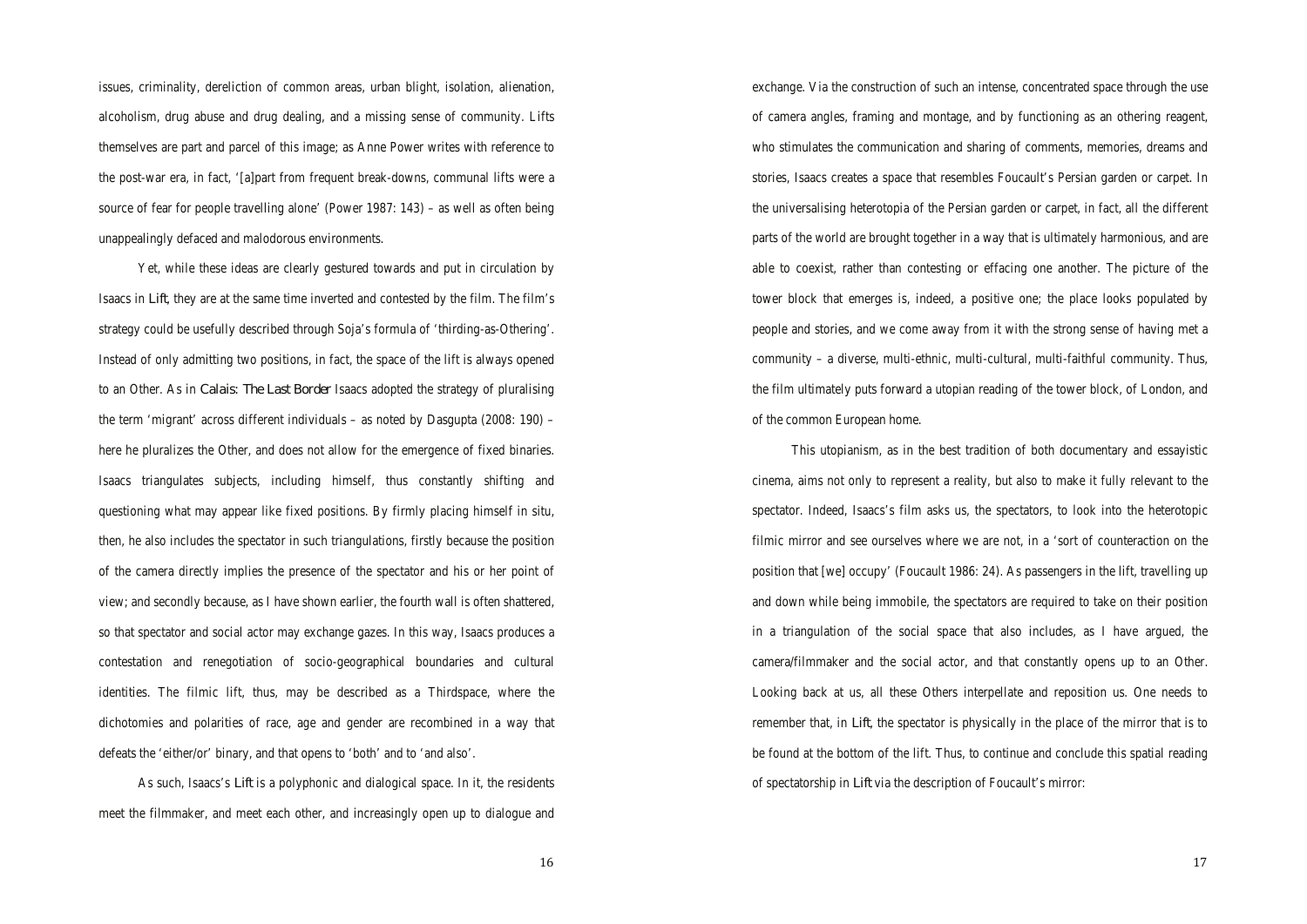Starting from this gaze that is, as it were, directed toward me, from the ground of this virtual space that is on the other side of the glass, I come back toward myself; I begin again to direct my eyes toward myself and to reconstitute myself there where I am (Foucault 1986: 24).

The ultimate question that Isaacs's film asks us, the spectators, is, indeed, about where we are; and, above all, about how we dwell in the city.

#### **The Anxiety of Our Era**

In the passage from 'Of other spaces' that opens this essay, Foucault talks about space as the anxiety of our era. Utopias, of course, cannot exist without their reversal – dystopias – of which they can't but evoke the ghost. Shot in 2001, the film stands in stark contrast to the dystopian image of the New York Twin Towers in flames. In light of the London riots of ten years later, then, one might even ask whether Isaacs's utopianism in *Lift* was simply preposterous.

As a heterotopia, Isaacs's *Lift* has the curious function of inverting and contradicting the set of relations that it reflects; by doing so, nonetheless, it also attracts attention to them. Quite as a mirror, it throws back at us a reversed but faithful image of society; it simultaneously shows possibilities and realities. The same political edge of Foucault's heterotopology and of Soja's Thirdspace is actualized in Lift as a postcolonial critique of the common European home, here epitomized by its most cosmopolitan, populous and multi-ethnic metropolis. Such critique comes into being in an inverted mirror image; but also finds expression more directly. The concept of the anxiety about space that characterizes our era, in fact, is not at all

19!

absent from *Lift*. I already mentioned that the film opens with our birth to the space of the film, implied by the baby's cry and the organic metaphor of the shaft. More precisely, the space of the film is contained between that birth and a death: that of a fly trapped inside the elevator's cabin, an image that closes the film. Without wanting to stretch the metaphor immoderately, the fly may be likened to the spectator – the invisible voyeur, the fly on the wall who was trapped in the lift for the duration of the film. Together with the sense of that entrapment, and with sequences that convey the unease of some of the passengers when forced to share the lift's restricted space, anxiety is also woven into the film by recurrent, disquieting sounds and noises, like the screeching of the cabin travelling through the shaft, the wind howling around the building, the barks of distant dogs, muffled sounds and indistinguishable voices. A series of shots taken in the silence and stillness of the night, then, emphasizes the desolation, squalor and even fear of finding oneself alone in the lift.

Foucault describes the heterotopia of the Persian garden as a sacred space 'that was supposed to bring together inside its rectangle four parts representing the four parts of the world, with a space still more sacred than the others that were like an umbilicus, the navel of the world at its center (the basin and water fountain were there)' (Foucault 1986: 25). Coming right in the middle of its run time, the film's navel is a sequence in which Isaacs remains trapped in the lift as a consequence of a breakdown; the scene is immediately followed by one in which an irritated female passenger challenges Isaacs rather aggressively, questioning him about his reasons for standing in the lift all day and for making the film. Thus, the navel of *Lift*, instead of being the space that is most sacred than the others, contradicts the positive impression of a harmonious mixed community conveyed on balance by the film, and significantly replaces the Persian garden's fountain with images of isolation, anxiety and